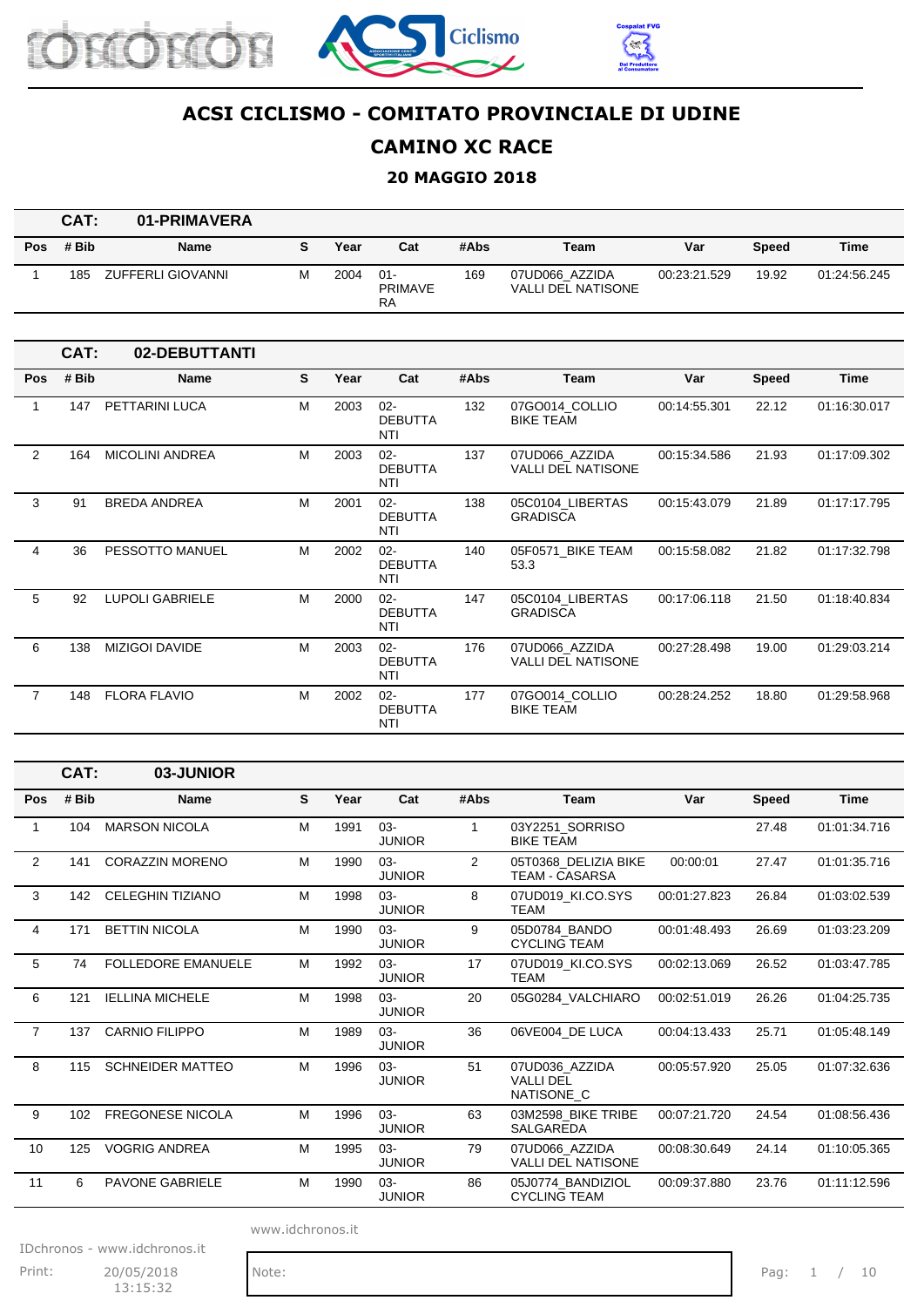





### **CAMINO XC RACE**

#### **20 MAGGIO 2018**

|            | CAT:  | 03-JUNIOR              |   |      |                         |      |                                          |              |              |              |
|------------|-------|------------------------|---|------|-------------------------|------|------------------------------------------|--------------|--------------|--------------|
| <b>Pos</b> | # Bib | <b>Name</b>            | S | Year | Cat                     | #Abs | Team                                     | Var          | <b>Speed</b> | Time         |
| 12         |       | PADOVANI MATTEO        | M | 1989 | $03 -$<br><b>JUNIOR</b> | 87   |                                          | 00:09:38.631 | 23.76        | 01:11:13.347 |
| 13         | 113   | NARDIN MARCO           | M | 1991 | $03 -$<br><b>JUNIOR</b> | 101  | 05H0844 ASD GRAVA<br><b>BIKE TEAM</b>    | 00:10:55.401 | 23.34        | 01:12:30.117 |
| 14         | 149   | <b>MOSCHION MATTEO</b> | м | 1995 | $03 -$<br><b>JUNIOR</b> | 105  | 07GO014 COLLIO<br><b>BIKE TEAM</b>       | 00:11:31.872 | 23.14        | 01:13:06.588 |
| 15         | 184   | <b>TUBARO RICCARDO</b> | M | 1991 | $03 -$<br><b>JUNIOR</b> | 121  | 07UD083 MTB ZERO<br><b>ASFALTO</b>       | 00:13:12.123 | 22.63        | 01:14:46.839 |
| 16         | 30    | <b>PAVAN DAVIDE</b>    | M | 1996 | $03 -$<br><b>JUNIOR</b> | 134  | 07PN026 SGANCIO<br><b>RAPIDO</b>         | 00:15:04.095 | 22.08        | 01:16:38.811 |
| 17         | 172   | <b>VIT MATTEO</b>      | м | 1994 | $03 -$<br><b>JUNIOR</b> | 155  | 05D0784 BANDO<br><b>CYCLING TEAM</b>     | 00:17:45.842 | 21.33        | 01:19:20.558 |
| 18         | 42    | DANELON AMEDEO         | M | 1991 | $03 -$<br><b>JUNIOR</b> | 165  | 03A0642 BIBIONE                          | 00:22:25.579 | 20.14        | 01:24:00.295 |
| 19         | 64    | <b>LIANI ANTONIO</b>   | м | 1990 | $03 -$<br><b>JUNIOR</b> | 180  | 05J0774 BANDIZIOL<br><b>CYCLING TEAM</b> | 00:31:30.302 | 18.18        | 01:33:05.018 |

|                | CAT:           | 04-SENIOR 1               |   |      |                           |      |                                             |              |              |              |
|----------------|----------------|---------------------------|---|------|---------------------------|------|---------------------------------------------|--------------|--------------|--------------|
| Pos            | # Bib          | <b>Name</b>               | S | Year | Cat                       | #Abs | Team                                        | Var          | <b>Speed</b> | <b>Time</b>  |
| $\mathbf{1}$   | 96             | <b>FATTORI ALESSIO</b>    | M | 1985 | $04 -$<br><b>SENIOR 1</b> | 4    | 05G0795 TEAM<br><b>ZEROBIKE</b>             | 00:00:40.797 | 27.18        | 01:02:15.513 |
| $\overline{2}$ | 23             | <b>COSSAR CHRISTOPHER</b> | M | 1986 | $04 -$<br><b>SENIOR 1</b> | 10   | 07UD019 KI.CO.SYS<br><b>TEAM</b>            | 00:01:53.461 | 26.66        | 01:03:28.177 |
| 3              | 18             | <b>CRAINICH ERIC</b>      | M | 1984 | $04 -$<br><b>SENIOR 1</b> | 13   | 07GO014 COLLIO<br><b>BIKE TEAM</b>          | 00:02:02.467 | 26.60        | 01:03:37.183 |
| $\overline{4}$ | 68             | <b>GUBANA MAURO</b>       | M | 1987 | $04 -$<br><b>SENIOR 1</b> | 14   | 07UD066 AZZIDA<br><b>VALLI DEL NATISONE</b> | 00:02:02.472 | 26.60        | 01:03:37.188 |
| 5              | 71             | <b>REMOTO FRANCESCO</b>   | M | 1988 | $04 -$<br><b>SENIOR 1</b> | 15   | 05U0591 FUN BIKE-<br><b>CUSSIGH BIKE</b>    | 00:02:03.796 | 26.59        | 01:03:38.512 |
| 6              | 11             | <b>SBRIZ SIMONE</b>       | M | 1988 | $04 -$<br><b>SENIOR 1</b> | 16   | 05J0774 BANDIZIOL<br><b>CYCLING TEAM</b>    | 00:02:07.230 | 26.56        | 01:03:41.946 |
| $\overline{7}$ | $\overline{4}$ | ZAMPARUTTI DANIEL         | M | 1988 | $04 -$<br><b>SENIOR 1</b> | 27   | 05G0732 TEAM FRIULI<br><b>SANVITESE</b>     | 00:03:17.438 | 26.08        | 01:04:52.154 |
| 8              | 154            | BERGAMASCO ALESSANDRO     | M | 1985 | $04 -$<br><b>SENIOR 1</b> | 39   | 03Q3110 JULIA BIKE<br><b>TEAM</b>           | 00:04:15.422 | 25.70        | 01:05:50.138 |
| 9              | 118            | <b>TESOLIN UMBERTO</b>    | M | 1988 | $04 -$<br><b>SENIOR 1</b> | 46   | 06VE011 SAGITTA<br><b>BIKE</b>              | 00:05:04.697 | 25.38        | 01:06:39.413 |
| 10             | 129            | <b>MORO SILVANO</b>       | M | 1984 | $04 -$<br><b>SENIOR 1</b> | 61   | 05G0732 TEAM FRIULI<br><b>SANVITESE</b>     | 00:07:15.148 | 24.58        | 01:08:49.864 |
| 11             | 119            | <b>BERARDO MATTIA</b>     | M | 1988 | $04 -$<br><b>SENIOR 1</b> | 83   | 06VE011 SAGITTA<br><b>BIKE</b>              | 00:08:59.373 | 23.98        | 01:10:34.089 |
| 12             | 114            | <b>MINISINI RICCARDO</b>  | M | 1988 | $04 -$<br><b>SENIOR 1</b> | 97   | 05G0732_TEAM FRIULI<br><b>SANVITESE</b>     | 00:10:28.877 | 23.48        | 01:12:03.593 |
| 13             | 20             | <b>DAGRI ALBERTO</b>      | M | 1987 | $04 -$<br><b>SENIOR 1</b> | 139  | 07GO014_COLLIO<br><b>BIKE TEAM</b>          | 00:15:56.583 | 21.83        | 01:17:31.299 |
| 14             | 85             | <b>VISINTIN NICOLA</b>    | M | 1988 | $04 -$<br><b>SENIOR 1</b> | 153  | 07PN020 TEAM<br>PROFESSIONAL BIKE           | 00:17:41.387 | 21.35        | 01:19:16.103 |
| 15             | 61             | <b>SUTTO ANDREA</b>       | M | 1986 | $04 -$<br><b>SENIOR 1</b> | 158  | 05G0795 TEAM<br><b>ZEROBIKE</b>             | 00:18:56.201 | 21.01        | 01:20:30.917 |
| 16             | 43             | <b>BATTISTUTTA MATTIA</b> | M | 1986 | $04 -$<br><b>SENIOR 1</b> | 159  | 05G0795 TEAM<br><b>ZEROBIKE</b>             | 00:18:57.090 | 21.01        | 01:20:31.806 |

www.idchronos.it

IDchronos - www.idchronos.it Print: 20/05/2018 Note: Note: Pag: 2 / 10 13:15:32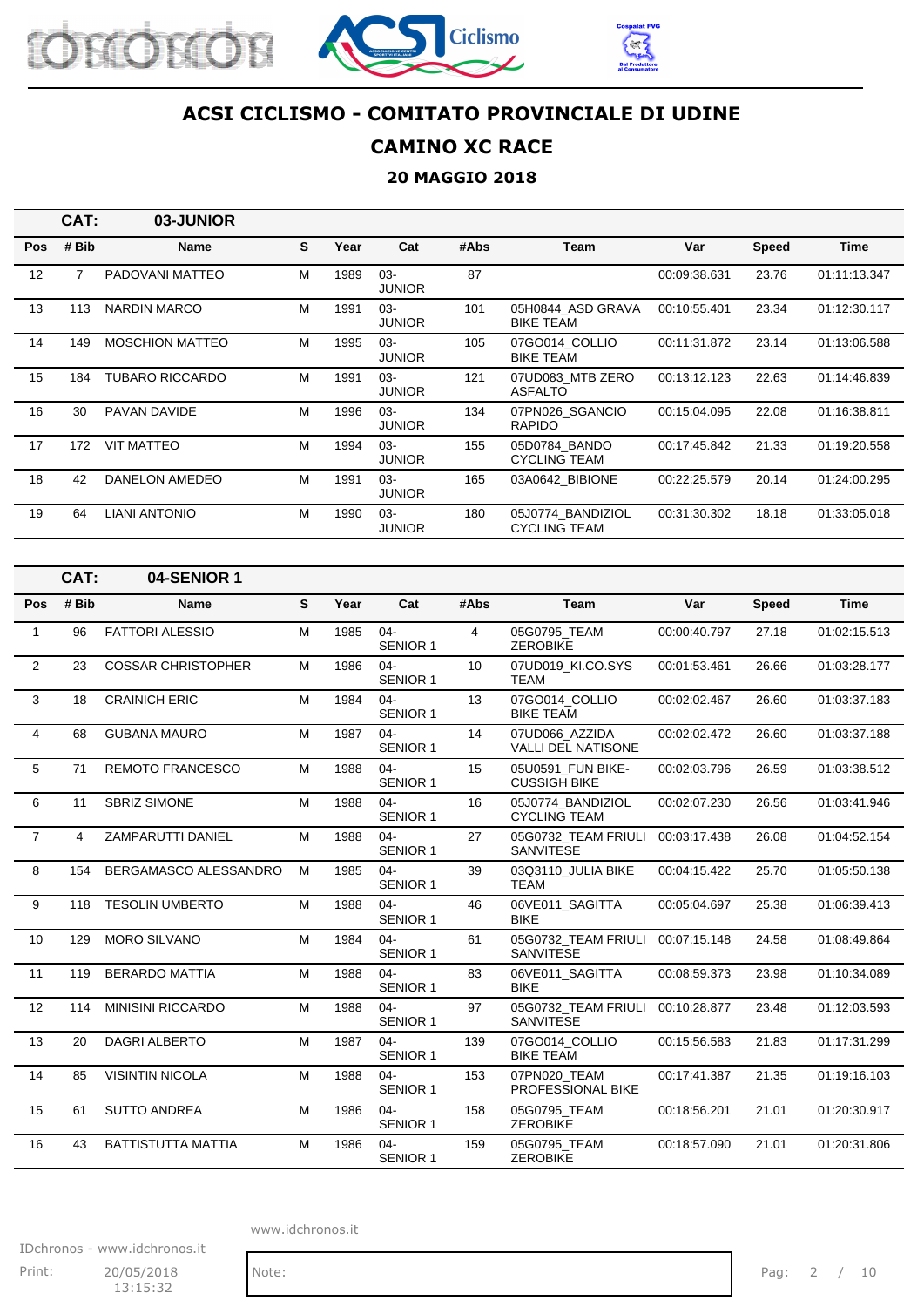





### **CAMINO XC RACE**

### **20 MAGGIO 2018**

|                | CAT:           | 05-SENIOR 2                 |   |      |                           |                   |                                          |              |              |              |
|----------------|----------------|-----------------------------|---|------|---------------------------|-------------------|------------------------------------------|--------------|--------------|--------------|
| Pos            | # Bib          | Name                        | S | Year | Cat                       | #Abs              | <b>Team</b>                              | Var          | <b>Speed</b> | <b>Time</b>  |
| $\mathbf{1}$   | 45             | <b>BORIN MATTEO</b>         | M | 1981 | $05 -$<br>SENIOR 2        | 3                 | 03G3185 MAGICABIKE 00:00:38.995          |              | 27.19        | 01:02:13.711 |
| $\overline{2}$ | 127            | <b>QUAIA GIANLUCA</b>       | M | 1981 | $05 -$<br><b>SENIOR 2</b> | $12 \overline{ }$ | G02064015B PEDEMO<br>NTANA MOTORSPORT    | 00:02:00.928 | 26.61        | 01:03:35.644 |
| 3              | 62             | DE RUVO LUCA                | M | 1981 | $05 -$<br><b>SENIOR 2</b> | 23                | 07UD019_KI.CO.SYS<br><b>TEAM</b>         | 00:03:10.944 | 26.13        | 01:04:45.660 |
| 4              | 109            | SILVERIO PAOLO              | M | 1979 | $05 -$<br><b>SENIOR 2</b> | 28                | 07UD071_CARNIA<br><b>BIKE</b>            | 00:03:19.438 | 26.07        | 01:04:54.154 |
| 5              | 108            | <b>CRAIGHERO TERRY</b>      | M | 1979 | $05 -$<br><b>SENIOR 2</b> | 29                | 07PN006 BANDIZIOL<br><b>CYCLING TEAM</b> | 00:03:20.933 | 26.06        | 01:04:55.649 |
| 6              | 182            | <b>NASCIMBEN ALESSIO</b>    | M | 1983 | $05 -$<br><b>SENIOR 2</b> | 35                | 07UD067_RADICAL<br><b>BIKERS</b>         | 00:04:13.177 | 25.71        | 01:05:47.893 |
| $\overline{7}$ | 180            | <b>BRUN GABRIELE</b>        | M | 1983 | $05 -$<br><b>SENIOR 2</b> | 38                | 05Z0836 MTB 1212<br>TEAM                 | 00:04:13.921 | 25.71        | 01:05:48.637 |
| 8              | 157            | <b>BURATTI ALBERTO</b>      | M | 1982 | $05 -$<br>SENIOR 2        | 42                | 05Z0836_MTB 1212<br><b>TEAM</b>          | 00:04:49.660 | 25.48        | 01:06:24.376 |
| 9              | 134            | PAULETTO CARLO              | M | 1982 | $05 -$<br>SENIOR 2        | 45                | 03Q3110 JULIA BIKE<br><b>TEAM</b>        | 00:05:04.483 | 25.39        | 01:06:39.199 |
| 10             | 93             | <b>LIVA SIMONE</b>          | M | 1983 | $05 -$<br><b>SENIOR 2</b> | 54                | 05Z0836_MTB 1212<br><b>TEAM</b>          | 00:06:18.171 | 24.93        | 01:07:52.887 |
| 11             | 5              | PARUSSINI FILIPPO           | М | 1983 | $05 -$<br><b>SENIOR 2</b> | 70                | 05J0774_BANDIZIOL<br><b>CYCLING TEAM</b> | 00:07:59.947 | 24.32        | 01:09:34.663 |
| 12             | 152            | <b>SPAGNOL ANDREA</b>       | M | 1981 | $05 -$<br>SENIOR 2        | 72                | 07PN003 MESCHIO                          | 00:08:01.953 | 24.31        | 01:09:36.669 |
| 13             | $\mathbf{1}$   | PIASENTIN LERRY             | M | 1981 | $05 -$<br>SENIOR 2        | 74                | 05D0784_BANDO<br><b>CYCLING TEAM</b>     | 00:08:03.666 | 24.30        | 01:09:38.382 |
| 14             | 117            | <b>FALCON ANDREA</b>        | M | 1981 | $05 -$<br><b>SENIOR 2</b> | 82                | 06VE011 SAGITTA<br><b>BIKE</b>           | 00:08:37.895 | 24.10        | 01:10:12.611 |
| 15             | 183            | <b>MANCUSI GIUSEPPE</b>     | M | 1981 | $05 -$<br>SENIOR 2        | 122               | 07PN044 APD RIGEL                        | 00:13:13.649 | 22.62        | 01:14:48.365 |
| 16             | $\overline{2}$ | <b>CASTIGLIONE ANTONINO</b> | M | 1982 | $05 -$<br><b>SENIOR 2</b> | 149               | 05D0784 BANDO<br><b>CYCLING TEAM</b>     | 00:17:21.586 | 21.43        | 01:18:56.302 |
| 17             | 24             | <b>TODARO EMANUELE</b>      | M | 1982 | $05 -$<br><b>SENIOR 2</b> | 156               | 05D0784_BANDO<br><b>CYCLING TEAM</b>     | 00:17:47.387 | 21.32        | 01:19:22.103 |
| 18             | 3              | <b>CONCINA DANILO</b>       | M | 1982 | $05 -$<br><b>SENIOR 2</b> | 178               | 05D0784_BANDO<br><b>CYCLING TEAM</b>     | 00:29:28.316 | 18.58        | 01:31:03.032 |

|            | CAT:  | 06-VETERANI 1           |   |      |                                 |      |                                         |              |              |              |
|------------|-------|-------------------------|---|------|---------------------------------|------|-----------------------------------------|--------------|--------------|--------------|
| <b>Pos</b> | # Bib | Name                    | S | Year | Cat                             | #Abs | Team                                    | Var          | <b>Speed</b> | Time         |
|            | 140   | PITAU LUCCA             | M | 1977 | $06 -$<br><b>VETERAN</b><br>1،  | 18   | 05F0723 TRIVIUM -<br><b>FROGGY TEAM</b> | 00:02:20.445 | 26.47        | 01:03:55.161 |
| 2          | 67    | COCEANO LORENZO         | М | 1976 | $06 -$<br><b>VETERAN</b><br>l 1 | 24   | 07UD080 TEAM BIKE<br><b>LEON</b>        | 00:03:11.921 | 26.12        | 01:04:46.637 |
| 3          | 158   | <b>FORGIARINI MARIO</b> | М | 1976 | $06-$<br><b>VETERAN</b><br>l 1  | 25   | 07UD082_ASD<br>PEDALE GEMONESE          | 00:03:14.208 | 26.10        | 01:04:48.924 |
| 4          | 97    | <b>GIUSTO ANDREA</b>    | M | 1975 | $06 -$<br><b>VETERAN</b>        | 26   | 03T0057 SOLIGHETTO<br>1919              | 00:03:14.309 | 26.10        | 01:04:49.025 |
| 5          | 120   | PRADELLA PAOLO          | М | 1978 | $06 -$<br><b>VETERAN</b><br>۱1  | 30   | 03J2030 ZERO 5 BIKE<br>TEAM             | 00:03:35.164 | 25.96        | 01:05:09.880 |

www.idchronos.it

IDchronos - www.idchronos.it

Print: 20/05/2018 Note: Note: Pag: 3 / 10 13:15:32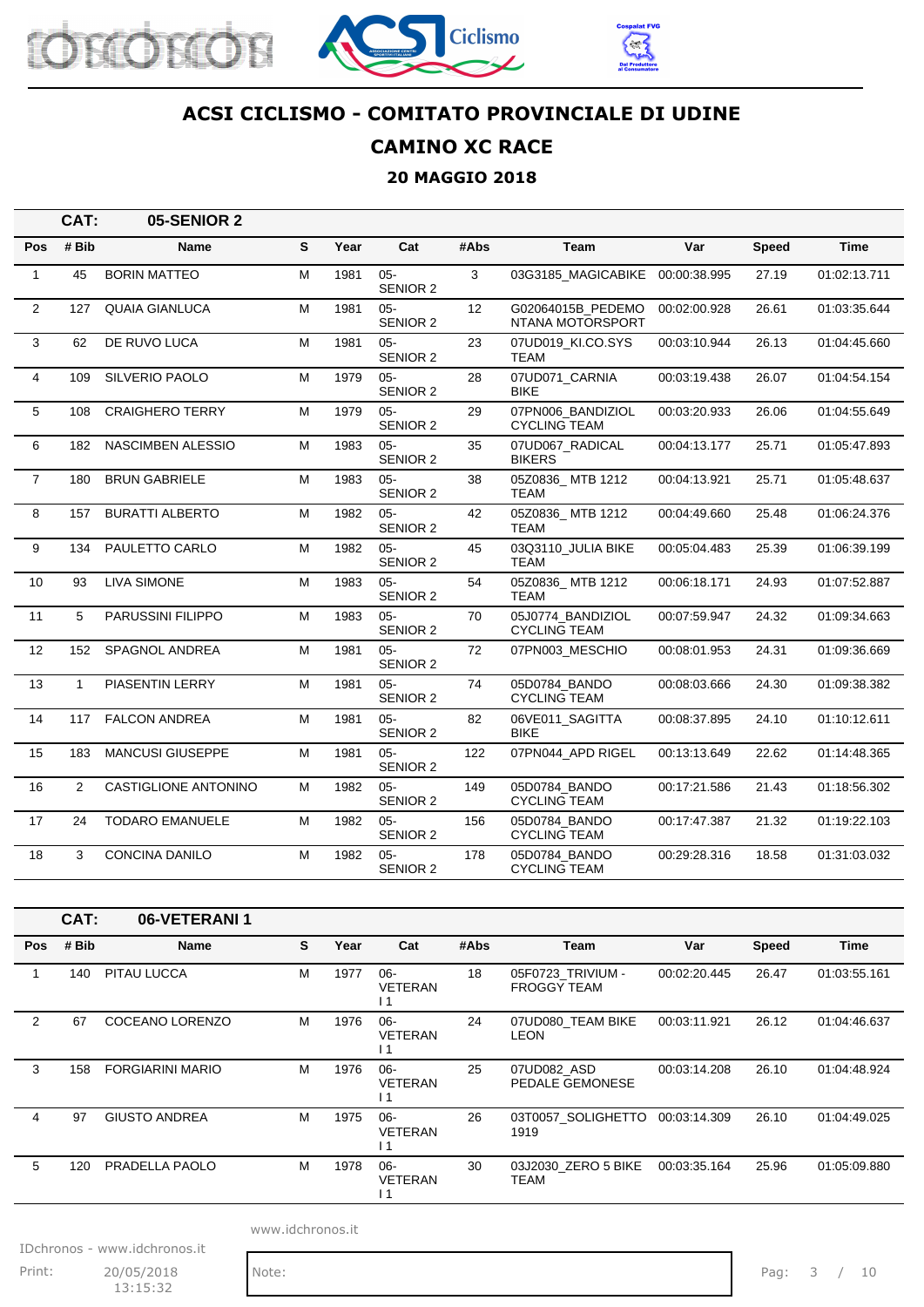





### **CAMINO XC RACE**

#### **20 MAGGIO 2018**

|                | CAT:  | 06-VETERANI 1            |   |      |                                             |      |                                             |              |       |              |
|----------------|-------|--------------------------|---|------|---------------------------------------------|------|---------------------------------------------|--------------|-------|--------------|
| Pos            | # Bib | Name                     | S | Year | Cat                                         | #Abs | Team                                        | Var          | Speed | <b>Time</b>  |
| 6              | 69    | <b>SANTINI GABRIELE</b>  | M | 1974 | 06-<br><b>VETERAN</b><br>$\overline{11}$    | 31   | 05H0733_SAMMARDE<br><b>NCHIA</b>            | 00:03:37.662 | 25.95 | 01:05:12.378 |
| $\overline{7}$ | 165   | REGINATO RICCARDO        | M | 1975 | 06-<br><b>VETERAN</b><br>$\overline{11}$    | 41   | 03S2388 EL CORIDOR<br>TEAM                  | 00:04:40.911 | 25.54 | 01:06:15.627 |
| 8              | 130   | PALMIERI LUCA            | м | 1975 | 06-<br>VETERAN<br>$\overline{11}$           | 57   | 05G0732_TEAM FRIULI<br><b>SANVITESE</b>     | 00:06:31.152 | 24.85 | 01:08:05.868 |
| 9              | 51    | <b>MARGARIT ALBERTO</b>  | м | 1975 | $06 -$<br><b>VETERAN</b><br>$\overline{11}$ | 64   | 07UD060_GRUPPO<br><b>BASTIONI BIKE</b>      | 00:07:38.634 | 24.44 | 01:09:13.350 |
| 10             | 94    | <b>KRGA FLORIAN</b>      | м | 1978 | 06-<br><b>VETERAN</b><br>$\vert$ 1          | 73   | 05Z0836_MTB 1212<br>TEAM                    | 00:08:02.620 | 24.30 | 01:09:37.336 |
| 11             | 88    | <b>GAMBINO TOMMASO</b>   | м | 1978 | $06 -$<br><b>VETERAN</b><br>$\overline{11}$ | 92   | 03H3186_TEAM RUDY<br><b>PROJECT - XCR</b>   | 00:09:59.882 | 23.64 | 01:11:34.598 |
| 12             | 16    | LOGOZZO CRISTIAN         | M | 1975 | 06-<br><b>VETERAN</b><br>$\overline{11}$    | 93   | 07UD016_TEAM<br><b>GRANZON</b>              | 00:10:00.136 | 23.64 | 01:11:34.852 |
| 13             | 60    | LANDO VANNI              | M | 1978 | 06-<br><b>VETERAN</b><br>$\overline{11}$    | 94   | 03A0642_BIBIONE                             | 00:10:00.626 | 23.63 | 01:11:35.342 |
| 14             | 159   | ERMACORA MARTINO         | м | 1976 | 06-<br>VETERAN<br>$\overline{11}$           | 95   | 07UD082_ASD<br>PEDALE GEMONESE              | 00:10:01.224 | 23.63 | 01:11:35.940 |
| 15             | 19    | <b>CASAGRANDE ERCOLE</b> | M | 1976 | 06-<br><b>VETERAN</b><br>$\overline{11}$    | 110  | 07PN026_SGANCIO<br><b>RAPIDO</b>            | 00:11:55.604 | 23.02 | 01:13:30.320 |
| 16             | 40    | <b>BOLOGNA ENRICO</b>    | м | 1974 | $06 -$<br><b>VETERAN</b><br>$\vert$ 1       | 115  | 07UD066_AZZIDA<br><b>VALLI DEL NATISONE</b> | 00:12:19.102 | 22.90 | 01:13:53.818 |
| 17             | 29    | ZAROS WILLIAM            | м | 1976 | $06 -$<br><b>VETERAN</b><br>$\overline{11}$ | 118  | 03U3158_TORPADO<br><b>GABOGAS</b>           | 00:12:45.665 | 22.76 | 01:14:20.381 |
| 18             | 41    | <b>CASSAN ALEX</b>       | M | 1977 | 06-<br><b>VETERAN</b><br>$\overline{11}$    | 123  | 05D0784 BANDO<br><b>CYCLING TEAM</b>        | 00:13:41.217 | 22.48 | 01:15:15.933 |
| 19             | 153   | <b>TINDORETTO LUIGI</b>  | М | 1978 | $06 -$<br>VETERAN<br>11                     | 127  | 03Q3110_JULIA BIKE<br>TEAM                  | 00:13:55.336 | 22.41 | 01:15:30.052 |
| 20             | 98    | <b>ZANNIER EMILIANO</b>  | М | 1974 | 06-<br>VETERAN<br>$\vert$ 1                 | 133  | 07GO014_COLLIO<br><b>BIKE TEAM</b>          | 00:14:58.478 | 22.10 | 01:16:33.194 |
| 21             | 39    | LANDO DIEGO              | M | 1974 | 06-<br>VETERAN<br>$\vert$ 1                 | 148  | 07UD066_AZZIDA<br>VALLI DEL NATISONE        | 00:17:12.080 | 21.48 | 01:18:46.796 |
| 22             | 170   | PES IVANO                | М | 1975 | 06-<br>VETERAN<br>$\vert$ 1                 | 157  | 07PN026 SGANCIO<br><b>RAPIDO</b>            | 00:18:29.074 | 21.13 | 01:20:03.790 |

|        | $CAT$ :  | 07-VETERANI 2                |                  |      |                               |      |                                                            |     |              |              |
|--------|----------|------------------------------|------------------|------|-------------------------------|------|------------------------------------------------------------|-----|--------------|--------------|
|        | Pos #Bib | Name                         | s                | Year | Cat                           | #Abs | Team                                                       | Var | <b>Speed</b> | <b>Time</b>  |
|        | 44       | <b>GIUSEPPIN SERGIO</b>      | м                | 1970 | - 07<br><b>VETERAN</b><br>2 ا | 5    | 05T0368 DELIZIA BIKE 00:00:58.458<br><b>TEAM - CASARSA</b> |     | 27.05        | 01:02:33.174 |
|        |          |                              | www.idchronos.it |      |                               |      |                                                            |     |              |              |
|        |          | IDchronos - www.idchronos.it |                  |      |                               |      |                                                            |     |              |              |
| Print: |          | 20/05/2018<br>13:15:32       | Note:            |      |                               |      |                                                            |     | Pag:         | 4<br>- 10    |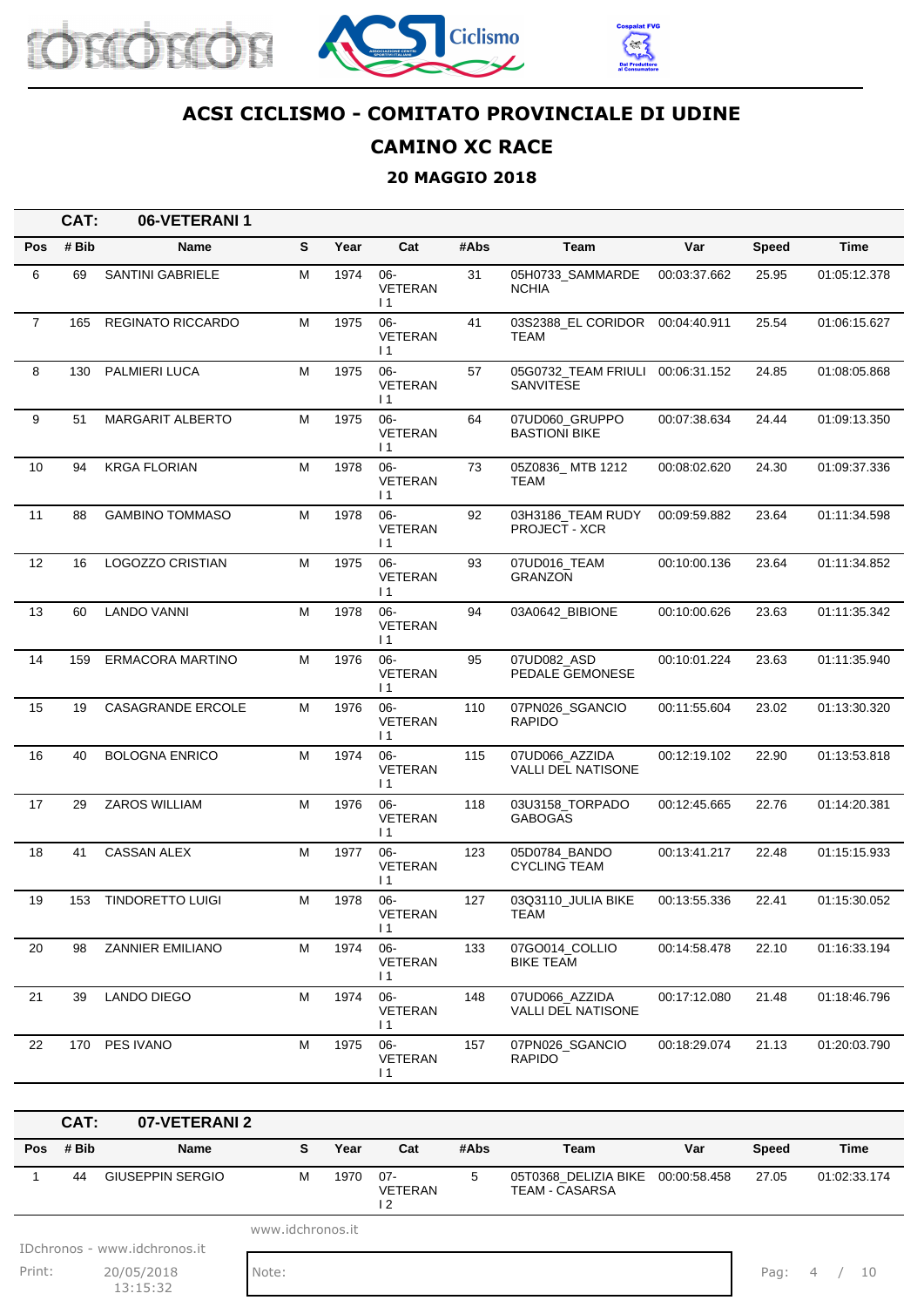





### **CAMINO XC RACE**

#### **20 MAGGIO 2018**

|                | CAT:  | 07-VETERANI 2                               |   |      |                                            |                |                                                  |              |              |              |
|----------------|-------|---------------------------------------------|---|------|--------------------------------------------|----------------|--------------------------------------------------|--------------|--------------|--------------|
| <b>Pos</b>     | # Bib | <b>Name</b>                                 | S | Year | Cat                                        | #Abs           | Team                                             | Var          | <b>Speed</b> | Time         |
| $\overline{2}$ | 17    | <b>GAVA ALESSANDRO</b>                      | M | 1970 | $07 -$<br><b>VETERAN</b><br>$\overline{2}$ | 6              | 07UD019_KI.CO.SYS<br><b>TEAM</b>                 | 00:01:01.224 | 27.03        | 01:02:35.940 |
| 3              | 75    | PASQUALI FAUSTO                             | M | 1969 | $07 -$<br>VETERAN<br>$\overline{2}$        | $\overline{7}$ | 03J2030_ZERO 5 BIKE<br>TEAM                      | 00:01:07.117 | 26.99        | 01:02:41.833 |
| 4              | 32    | <b>KOGLER LUCA</b>                          | м | 1973 | $07 -$<br><b>VETERAN</b><br>12             | 11             | 03Y2251 SORRISO<br><b>BIKE TEAM</b>              | 00:01:55.238 | 26.65        | 01:03:29.954 |
| 5              | 110   | DE STALES MARCO                             | М | 1972 | $07 -$<br><b>VETERAN</b><br>$\overline{2}$ | 33             | 07UD071 CARNIA<br>BIKE                           | 00:04:07.917 | 25.75        | 01:05:42.633 |
| 6              | 46    | SBUELZ TIZIANO                              | М | 1973 | $07 -$<br>VETERAN<br>$\overline{2}$        | 40             | 05T0814_SPORTWAY<br><b>CYCLING TEAM</b>          | 00:04:39.712 | 25.54        | 01:06:14.428 |
| $\overline{7}$ | 84    | DE MARCHI ANDREA                            | м | 1972 | $07 -$<br>VETERAN<br>$\overline{2}$        | 68             | 03P2162_VELOCIRAPT 00:07:58.874<br>ORS.          |              | 24.32        | 01:09:33.590 |
| 8              | 111   | STEFANUTO FABIANO                           | M | 1971 | $07 -$<br><b>VETERAN</b><br>$\overline{2}$ | 69             | 05G0795_TEAM<br><b>ZEROBIKE</b>                  | 00:07:59.377 | 24.32        | 01:09:34.093 |
| 9              | 160   | LONDERO ARMANDO                             | M | 1969 | $07 -$<br>VETERAN<br>$\overline{2}$        | 75             | 07UD082 ASD<br>PEDALE GEMONESE                   | 00:08:04.619 | 24.29        | 01:09:39.335 |
| 10             | 21    | <b>RUBIN ALBERTO</b>                        | м | 1970 | $07 -$<br>VETERAN<br>12                    | 77             | 03P2162_VELOCIRAPT<br><b>ORS</b>                 | 00:08:21.395 | 24.19        | 01:09:56.111 |
| 11             | 128   | STEFANUTO LUCA                              | M | 1973 | $07 -$<br><b>VETERAN</b><br>$\overline{2}$ | 96             | 06VE011_SAGITTA<br><b>BIKE</b>                   | 00:10:14.619 | 23.56        | 01:11:49.335 |
| 12             | 82    | <b>BRUN FRISANCHINA</b><br><b>FRANCESCO</b> | М | 1972 | $07 -$<br><b>VETERAN</b><br>$\overline{2}$ | 106            | 05T0368_DELIZIA BIKE<br><b>TEAM - CASARSA</b>    | 00:11:33.619 | 23.13        | 01:13:08.335 |
| 13             | 175   | VIDA GIOVANNI BATTISTA                      | М | 1970 | $07 -$<br><b>VETERAN</b><br>$\overline{2}$ | 109            | 06VE011_SAGITTA<br><b>BIKE</b>                   | 00:11:51.948 | 23.04        | 01:13:26.664 |
| 14             | 54    | TREVISAN FRANCESCO                          | M | 1969 | $07 -$<br><b>VETERAN</b><br>12             | 116            | 03Z2739_SIMION<br>RACE TEAM                      | 00:12:19.662 | 22.89        | 01:13:54.378 |
| 15             | 99    | ANTONELLO MASSIMILIANO                      | M | 1970 | $07 -$<br>VETERAN<br>$\overline{2}$        | 119            | 07GO014 COLLIO<br>BIKE TEAM                      | 00:12:45.864 | 22.76        | 01:14:20.580 |
| 16             | 90    | CADAMURO FLAVIO                             | M | 1972 | $07 -$<br>VETERAN<br>$\overline{2}$        | 120            | 07UD036_AZZIDA<br><b>VALLI DEL</b><br>NATISONE_C | 00:12:59.345 | 22.69        | 01:14:34.061 |
| 17             | 80    | DEL BON ADRIANO                             | М | 1972 | $07 -$<br><b>VETERAN</b><br>$\overline{2}$ | 128            | 07GO014_COLLIO<br><b>BIKE TEAM</b>               | 00:13:58.917 | 22.39        | 01:15:33.633 |
| 18             | 176   | <b>TESO MICHELE</b>                         | M | 1969 | $07 -$<br>VETERAN<br>$\overline{2}$        | 150            | 06VE003_MAGICABIKE 00:17:26.080                  |              | 21.41        | 01:19:00.796 |
| 19             | 143   | <b>ZACCARIOTTO DIMITRI</b>                  | М | 1972 | $07 -$<br><b>VETERAN</b><br>$\overline{2}$ | 168            | 03Q3110 JULIA BIKE<br>TEAM                       | 00:23:12.799 | 19.95        | 01:24:47.515 |

IDchronos - www.idchronos.it

Print: 20/05/2018 Note: Note: Pag: 5 / 10 13:15:32

www.idchronos.it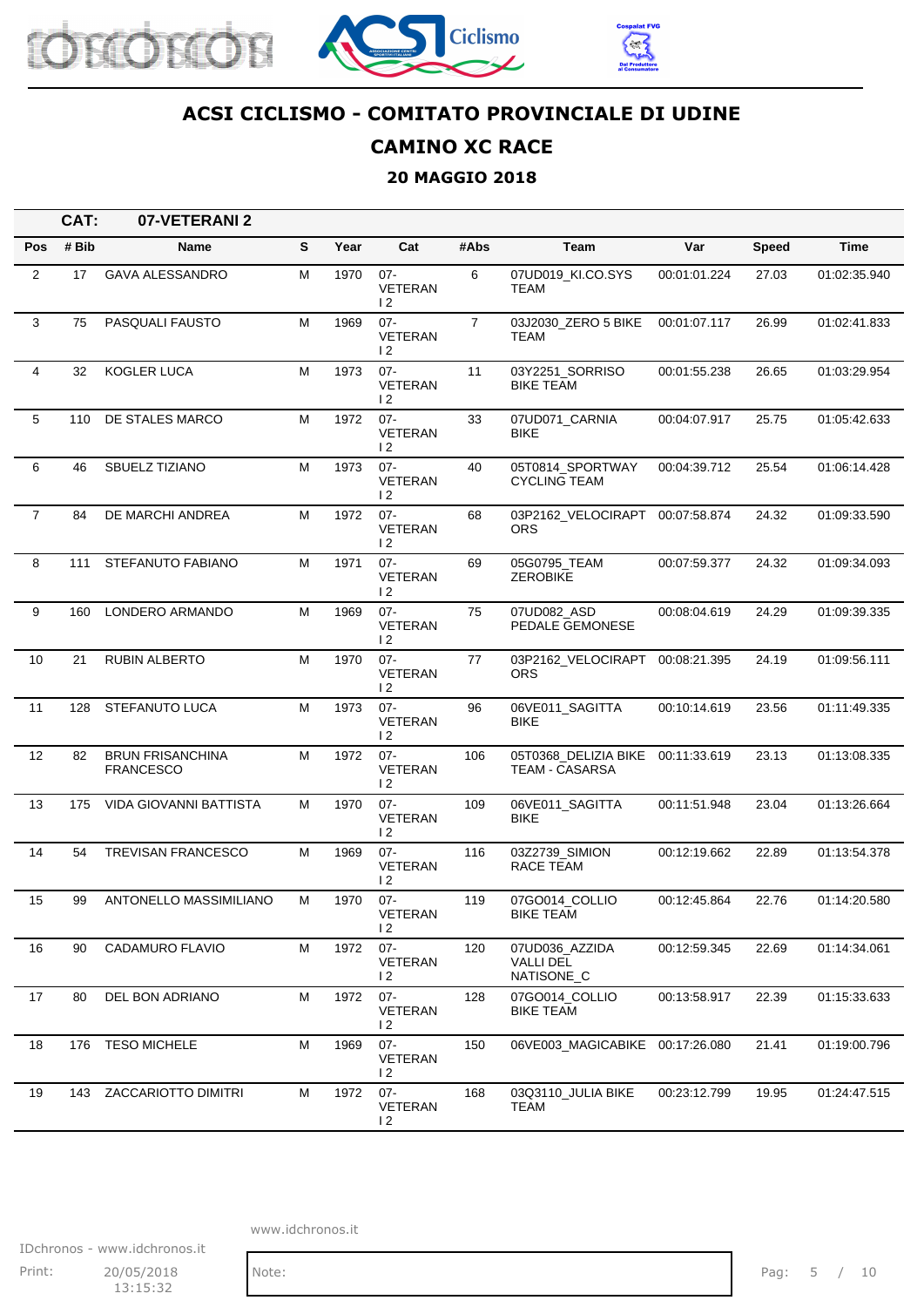





### **CAMINO XC RACE**

#### **20 MAGGIO 2018**

|                 | CAT:  | 08-GENTLEMAN 1              |   |      |                                          |      |                                          |              |              |              |
|-----------------|-------|-----------------------------|---|------|------------------------------------------|------|------------------------------------------|--------------|--------------|--------------|
| Pos             | # Bib | <b>Name</b>                 | S | Year | Cat                                      | #Abs | Team                                     | Var          | <b>Speed</b> | Time         |
| 1               | 33    | PETRUCCO VITO               | M | 1964 | 08-<br><b>GENTLE</b><br>MAN 1            | 21   | 05F0590_ACIDO<br>LATTICO TEAM            | 00:03:06.477 | 26.16        | 01:04:41.193 |
| $\overline{2}$  | 169   | <b>BASTIANI MAURO</b>       | M | 1966 | 08-<br><b>GENTLE</b><br>MAN 1            | 34   | 05D0055 FEDERCLUB<br>TRIESTE S.C.A.T.CAP | 00:04:11.720 | 25.72        | 01:05:46.436 |
| 3               | 83    | <b>CALLIGARIS IVALDI</b>    | M | 1964 | 08-<br><b>GENTLE</b><br>MAN 1            | 43   | 05J0774_BANDIZIOL<br><b>CYCLING TEAM</b> | 00:04:50.726 | 25.47        | 01:06:25.442 |
| 4               | 8     | <b>COMINGIO LUCA</b>        | М | 1967 | 08-<br><b>GENTLE</b><br>MAN 1            | 56   | 07PN044_APD RIGEL                        | 00:06:30.376 | 24.85        | 01:08:05.092 |
| $5\phantom{.0}$ | 79    | MILOCCO GIANCARLO           | М | 1964 | 08-<br><b>GENTLE</b><br>MAN 1            | 60   | 07GO014_COLLIO<br><b>BIKE TEAM</b>       | 00:06:53.382 | 24.71        | 01:08:28.098 |
| 6               | 168   | <b>GABRIELI LUCA</b>        | м | 1964 | $08 -$<br><b>GENTLE</b><br>MAN 1         | 62   | 06PD032_S. EUFEMIA                       | 00:07:18.374 | 24.56        | 01:08:53.090 |
| $\overline{7}$  | 101   | <b>FREGONESE LORIS</b>      | M | 1967 | 08-<br><b>GENTLE</b><br>MAN <sub>1</sub> | 65   | 03M2598_BIKE TRIBE<br>SALGAREDA          | 00:07:52.192 | 24.36        | 01:09:26.908 |
| 8               | 131   | <b>ODORICO PIERGIOVANNI</b> | M | 1964 | 08-<br><b>GENTLE</b><br>MAN <sub>1</sub> | 66   | 05G0795 TEAM<br><b>ZEROBIKE</b>          | 00:07:53.192 | 24.36        | 01:09:27.908 |
| 9               | 186   | <b>FANTIN DIEGO</b>         | M | 1968 | $08 -$<br><b>GENTLE</b><br>MAN 1         | 67   | 05G0795_TEAM<br><b>ZEROBIKE</b>          | 00:07:54.385 | 24.35        | 01:09:29.101 |
| 10              | 173   | <b>DEANA MASSIMO</b>        | M | 1966 | $08 -$<br><b>GENTLE</b><br>MAN 1         | 76   | 07UD066 AZZIDA<br>VALLI DEL NATISONE     | 00:08:10.874 | 24.25        | 01:09:45.590 |
| 11              | 150   | <b>MELLINA ADRIANO</b>      | М | 1965 | 08-<br><b>GENTLE</b><br>MAN 1            | 80   | 05F0590_ACIDO<br><b>LATTICO TEAM</b>     | 00:08:34.882 | 24.12        | 01:10:09.598 |
| 12              | 167   | <b>TURCHETTO RENATO</b>     | м | 1967 | $08 -$<br><b>GENTLE</b><br>MAN 1         | 81   | 05H0844_ASD GRAVA<br><b>BIKE TEAM</b>    | 00:08:37.400 | 24.10        | 01:10:12.116 |
| 13              | 53    | <b>FURIAN RICCARDO</b>      | M | 1966 | 08-<br><b>GENTLE</b><br>MAN 1            | 100  | 03Z2049 MTB BIGA<br><b>SQUADRA CORSE</b> | 00:10:46.870 | 23.38        | 01:12:21.586 |
| 14              | 133   | <b>CRESSATTI DARIO</b>      | М | 1968 | 08-<br>GENTLE<br>MAN 1                   | 103  | 00163_NAGAYE<br>PROJECT                  | 00:11:14.852 | 23.23        | 01:12:49.568 |
| 15              | 146   | <b>BLASIG GIANCARLO</b>     | М | 1967 | 08-<br><b>GENTLE</b><br>MAN 1            | 104  | 07PN044_APD RIGEL                        | 00:11:16.111 | 23.23        | 01:12:50.827 |
| 16              | 103   | CELLOTTO DANIELE            | M | 1966 | 08-<br><b>GENTLE</b><br>MAN 1            | 112  | 03P2162_VELOCIRAPT 00:12:10.147<br>ORS.  |              | 22.94        | 01:13:44.863 |
| 17              | 174   | <b>ROSSI MARCO</b>          | M | 1965 | 08-<br><b>GENTLE</b><br>MAN <sub>1</sub> | 114  | 07UD083_MTB ZERO<br><b>ASFALTO</b>       | 00:12:14.873 | 22.92        | 01:13:49.589 |
| 18              | 178   | <b>ZUCCHIATTI GIANNI</b>    | M | 1966 | 08-<br><b>GENTLE</b><br>MAN 1            | 117  | 07UD019_KI.CO.SYS<br>TEAM                | 00:12:40.340 | 22.79        | 01:14:15.056 |
| 19              | 81    | FOLLA ALESSANDRO            | M | 1966 | 08-<br><b>GENTLE</b><br>MAN 1            | 129  | 07GO014 COLLIO<br><b>BIKE TEAM</b>       | 00:14:18.586 | 22.30        | 01:15:53.302 |

www.idchronos.it

IDchronos - www.idchronos.it Print: 20/05/2018 Note: Note: Pag: 6 / 10 13:15:32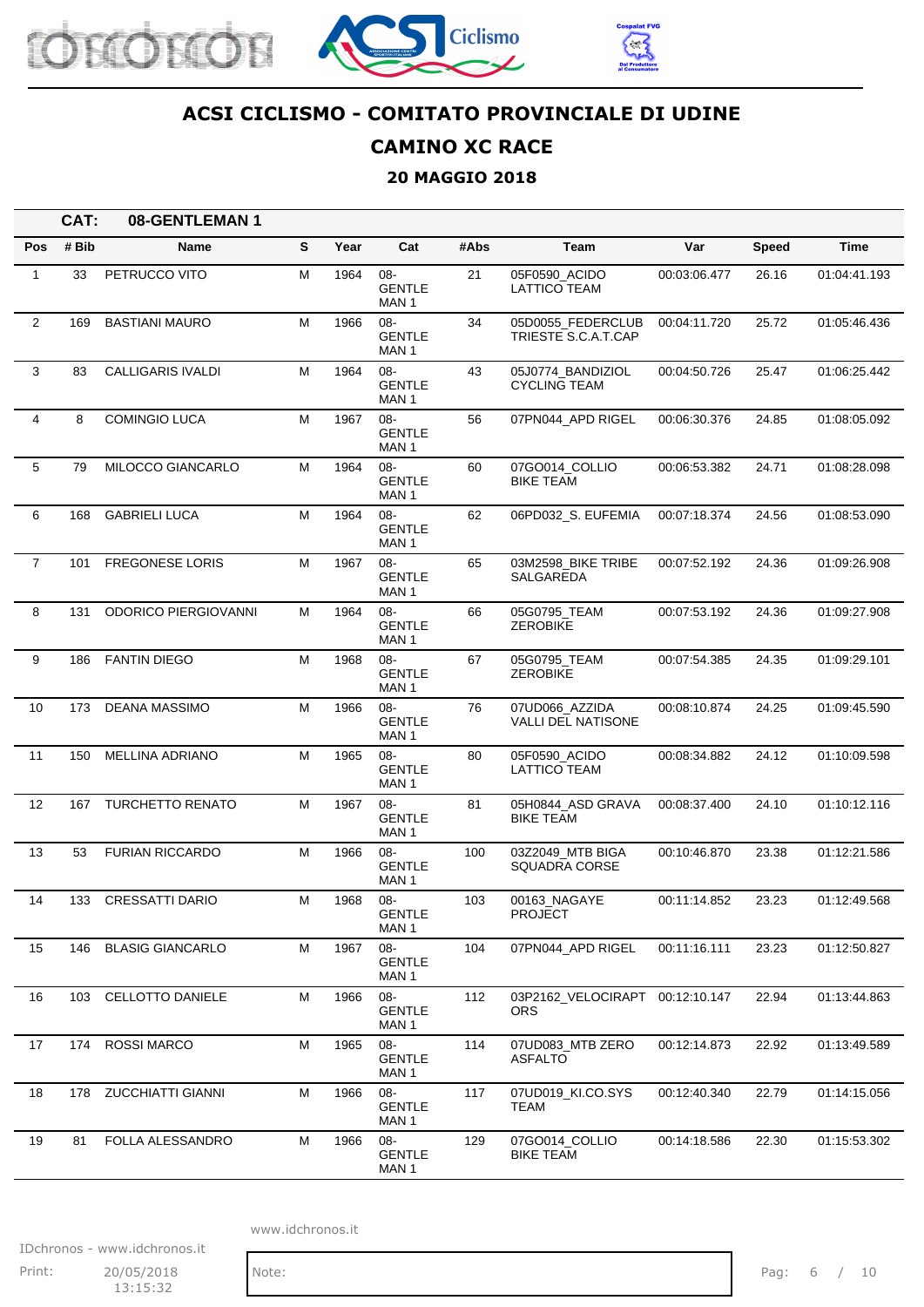





### **CAMINO XC RACE**

#### **20 MAGGIO 2018**

|     | CAT:  | 08-GENTLEMAN 1             |   |      |                                             |      |                                        |              |              |              |
|-----|-------|----------------------------|---|------|---------------------------------------------|------|----------------------------------------|--------------|--------------|--------------|
| Pos | # Bib | <b>Name</b>                | S | Year | Cat                                         | #Abs | Team                                   | Var          | <b>Speed</b> | <b>Time</b>  |
| 20  | 70    | PIZZOLITTO MICHELE         | M | 1967 | $08 -$<br><b>GENTLE</b><br>MAN <sub>1</sub> | 142  |                                        | 00:16:20.746 | 21.71        | 01:17:55.462 |
| 21  | 163   | <b>ZAMPA ARNALDO</b>       | M | 1966 | $08 -$<br><b>GENTLE</b><br>MAN <sub>1</sub> | 143  | 05G0795_TEAM<br><b>ZEROBIKE</b>        | 00:16:21.090 | 21.71        | 01:17:55.806 |
| 22  | 122   | <b>TAMAI ANTONIO PAOLO</b> | M | 1966 | $08-$<br><b>GENTLE</b><br>MAN <sub>1</sub>  | 146  | 03P2162_VELOCIRAPT<br><b>ORS</b>       | 00:16:32.582 | 21.66        | 01:18:07.298 |
| 23  | 177   | <b>SERAFIN DAVIDE</b>      | M | 1968 | $08-$<br><b>GENTLE</b><br>MAN <sub>1</sub>  | 152  | 07UD016_TEAM<br><b>GRANZON</b>         | 00:17:39.408 | 21.35        | 01:19:14.124 |
| 24  | 181   | CAPUTO STEFANO             | M | 1964 | $08 -$<br><b>GENTLE</b><br>MAN <sub>1</sub> | 154  | 07UD060 GRUPPO<br><b>BASTIONI BIKE</b> | 00:17:45.543 | 21.33        | 01:19:20.259 |
| 25  | 95    | <b>MARIN ANTONIO</b>       | M | 1964 | $08 -$<br><b>GENTLE</b><br>MAN <sub>1</sub> | 166  | 05F0590 ACIDO<br><b>LATTICO TEAM</b>   | 00:22:52.040 | 20.04        | 01:24:26.756 |
| 26  | 123   | <b>FURLAN ROBERTO</b>      | M | 1964 | $08 -$<br><b>GENTLE</b><br>MAN <sub>1</sub> | 170  | 07PN044 APD RIGEL                      | 00:23:31.318 | 19.88        | 01:25:06.034 |
| 27  | 34    | <b>PERIN PIERLUIGI</b>     | M | 1964 | $08 -$<br><b>GENTLE</b><br>MAN <sub>1</sub> | 174  | 05F0571 BIKE TEAM<br>53.3              | 00:25:20.976 | 19.46        | 01:26:55.692 |

|                | CAT:  | 09-GENTLEMAN 2            |                  |      |                                             |      |                                          |              |              |              |
|----------------|-------|---------------------------|------------------|------|---------------------------------------------|------|------------------------------------------|--------------|--------------|--------------|
| Pos            | # Bib | <b>Name</b>               | S                | Year | Cat                                         | #Abs | <b>Team</b>                              | Var          | <b>Speed</b> | <b>Time</b>  |
| 1              | 38    | <b>CLEMENTI GIUSEPPE</b>  | M                | 1962 | 09-<br><b>GENTLE</b><br>MAN <sub>2</sub>    | 19   | 03T1319 MTB CLUB<br>LA PERLA VERDE       | 00:02:41.660 | 26.33        | 01:04:16.376 |
| $\overline{2}$ | 107   | <b>LOZZA IVAN</b>         | M                | 1963 | $09 -$<br><b>GENTLE</b><br>MAN <sub>2</sub> | 22   | 07PN006 BANDIZIOL<br><b>CYCLING TEAM</b> | 00:03:07.162 | 26.15        | 01:04:41.878 |
| 3              | 58    | <b>TOLOMIO CLAUDIO</b>    | M                | 1963 | $09 -$<br><b>GENTLE</b><br>MAN <sub>2</sub> | 32   | 07GO012_ICHONA<br><b>BIKE</b>            | 00:03:39.326 | 25.94        | 01:05:14.042 |
| $\overline{4}$ | 28    | <b>SELLAN RENO</b>        | M                | 1963 | $09 -$<br><b>GENTLE</b><br>MAN <sub>2</sub> | 37   | 03U3158 TORPADO<br><b>GABOGAS</b>        | 00:04:13.913 | 25.71        | 01:05:48.629 |
| 5              | 162   | COPETTI MARINO            | M                | 1961 | $09 -$<br><b>GENTLE</b><br>MAN <sub>2</sub> | 44   | 07UD082 ASD<br>PEDALE GEMONESE           | 00:04:57.935 | 25.43        | 01:06:32.651 |
| 6              | 72    | <b>REMOTO CLAUDIO</b>     | M                | 1963 | $09 -$<br><b>GENTLE</b><br>MAN <sub>2</sub> | 47   | 05U0591 FUN BIKE-<br><b>CUSSIGH BIKE</b> | 00:05:09.727 | 25.35        | 01:06:44.443 |
| $\overline{7}$ | 136   | <b>COZZARINI LUIGINO</b>  | M                | 1963 | $09 -$<br><b>GENTLE</b><br>MAN <sub>2</sub> | 49   | 07PN014 AVIS FVG<br><b>CORDOVADO</b>     | 00:05:29.892 | 25.22        | 01:07:04.608 |
| 8              | 22    | <b>FORNASIER SEVERINO</b> | M                | 1960 | $09 -$<br><b>GENTLE</b><br>MAN <sub>2</sub> | 53   | 05F0590 ACIDO<br><b>LATTICO TEAM</b>     | 00:06:16.380 | 24.94        | 01:07:51.096 |
| 9              | 100   | <b>ANGELI ANDREA</b>      | M                | 1962 | $09 -$<br><b>GENTLE</b><br>MAN <sub>2</sub> | 55   | 07UD035 GC DEL<br>FVG C                  | 00:06:29.891 | 24.85        | 01:08:04.607 |
| 10             | 15    | <b>SALIMBENI VALERIO</b>  | M                | 1960 | $09 -$<br><b>GENTLE</b><br>MAN <sub>2</sub> | 58   | H07017315C_SAMBI<br><b>TEAM</b>          | 00:06:31.874 | 24.84        | 01:08:06.590 |
|                |       |                           | www.idchronos.it |      |                                             |      |                                          |              |              |              |

IDchronos - www.idchronos.it

Print: 20/05/2018 Note: Note: Pag: 7 / 10 13:15:32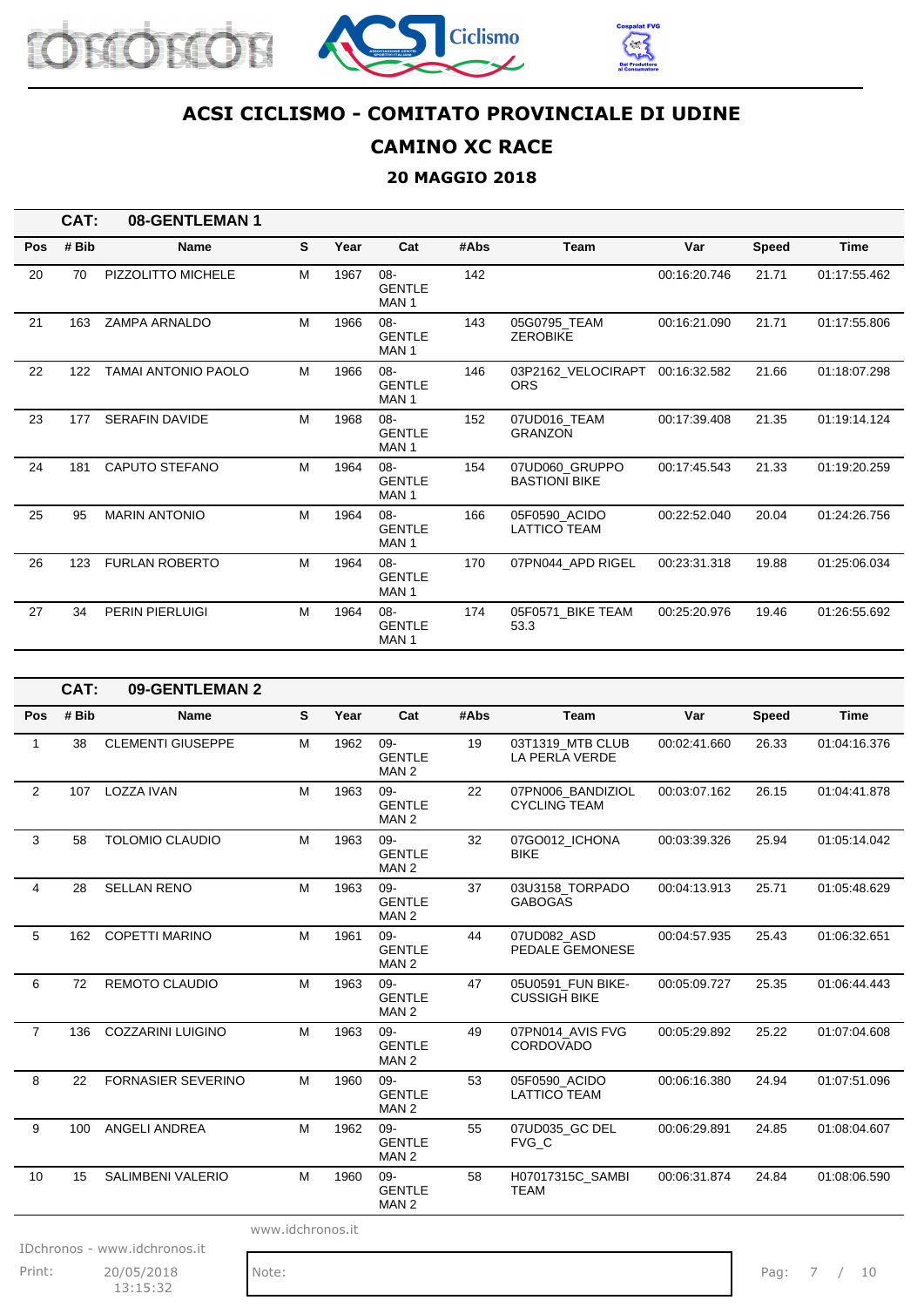





### **CAMINO XC RACE**

#### **20 MAGGIO 2018**

|     | CAT:  | 09-GENTLEMAN 2             |             |      |                                          |      |                                             |              |              |              |
|-----|-------|----------------------------|-------------|------|------------------------------------------|------|---------------------------------------------|--------------|--------------|--------------|
| Pos | # Bib | <b>Name</b>                | $\mathbf s$ | Year | Cat                                      | #Abs | Team                                        | Var          | <b>Speed</b> | <b>Time</b>  |
| 11  | 12    | <b>NOCENT STEFANO</b>      | M           | 1963 | 09-<br><b>GENTLE</b><br>MAN <sub>2</sub> | 59   | 05X0096 PEDALE<br><b>RONCHESE</b>           | 00:06:32.874 | 24.84        | 01:08:07.590 |
| 12  | 49    | <b>MARANGONI MASSIMO</b>   | M           | 1960 | 09-<br><b>GENTLE</b><br>MAN 2            | 71   | 06VE059 FREEBIKE<br><b>MTB</b>              | 00:08:01.194 | 24.31        | 01:09:35.910 |
| 13  | 56    | ZARA DANIELE               | M           | 1960 | 09-<br><b>GENTLE</b><br>MAN 2            | 78   | 07PN020 TEAM<br>PROFESSIONAL BIKE           | 00:08:27.872 | 24.16        | 01:10:02.588 |
| 14  | 13    | <b>MARASSI GIOVANNI</b>    | M           | 1962 | 09-<br><b>GENTLE</b><br>MAN <sub>2</sub> | 84   | G01022115C BIKE &<br>RUN GORIZIA            | 00:08:59.408 | 23.98        | 01:10:34.124 |
| 15  | 132   | <b>PINZIN GIANNI</b>       | м           | 1962 | 09-<br><b>GENTLE</b><br>MAN 2            | 88   | 05G0795 TEAM<br><b>ZEROBIKE</b>             | 00:09:40.119 | 23.75        | 01:11:14.835 |
| 16  | 65    | <b>CHIUCH GIORDANO</b>     | M           | 1960 | 09-<br><b>GENTLE</b><br>MAN 2            | 98   | 07UD066 AZZIDA<br><b>VALLI DEL NATISONE</b> | 00:10:29.866 | 23.48        | 01:12:04.582 |
| 17  | 47    | <b>VITTURI CLAUDIO</b>     | M           | 1960 | 09-<br><b>GENTLE</b><br>MAN 2            | 99   | 07UD066 AZZIDA<br><b>VALLI DEL NATISONE</b> | 00:10:45.640 | 23.39        | 01:12:20.356 |
| 18  | 9     | <b>MARANO PAOLO</b>        | M           | 1961 | 09-<br><b>GENTLE</b><br>MAN <sub>2</sub> | 107  | 07UD066 AZZIDA<br>VALLI DEL NATISONE        | 00:11:39.658 | 23.10        | 01:13:14.374 |
| 19  | 25    | <b>BROZIC MATTEO</b>       | м           | 1959 | 09-<br><b>GENTLE</b><br>MAN <sub>2</sub> | 111  | 05X0096 PEDALE<br><b>RONCHESE</b>           | 00:11:57.668 | 23.01        | 01:13:32.384 |
| 20  | 50    | <b>MARTINA LUCA</b>        | М           | 1961 | 09-<br><b>GENTLE</b><br>MAN 2            | 113  | 07UD060 GRUPPO<br><b>BASTIONI BIKE</b>      | 00:12:14.095 | 22.92        | 01:13:48.811 |
| 21  | 59    | DEL SAL GIANNI             | M           | 1962 | 09-<br><b>GENTLE</b><br>MAN <sub>2</sub> | 141  | 05D0784 BANDO<br><b>CYCLING TEAM</b>        | 00:16:18.737 | 21.72        | 01:17:53.453 |
| 22  | 106   | <b>VARUTTI SANDRO</b>      | M           | 1960 | 09-<br><b>GENTLE</b><br>MAN <sub>2</sub> | 151  | 05E0538 TEAM<br><b>GRANZON</b>              | 00:17:27.078 | 21.41        | 01:19:01.794 |
| 23  | 156   | CASO ALFREDO               | M           | 1962 | 09-<br><b>GENTLE</b><br>MAN <sub>2</sub> | 173  | 07PN044 APD RIGEL                           | 00:25:15.769 | 19.48        | 01:26:50.485 |
| 24  | 139   | <b>VENTURINI ANTONELLO</b> | M           | 1959 | 09-<br><b>GENTLE</b><br>MAN <sub>2</sub> | 179  | 07UD066 AZZIDA<br>VALLI DEL NATISONE        | 00:31:07.826 | 18.25        | 01:32:42.542 |

#### **CAT: 10-SUPERGENTLEMAN A Pos # Bib Name S Year Cat #Abs Team Var Speed Time** 1 57 MASOTTI STEFANO M 1957 10-SUPERG ENTLEMA N A 48 03T1319\_MTB CLUB LA PERLA VERDE 00:05:28.626 25.23 01:07:03.342 2 66 CORAZZA STEFANO M 1956 10-SUPERG ENTLEMA N A 50 07PN006\_BANDIZIOL CYCLING TEAM 00:05:37.123 25.18 01:07:11.839

www.idchronos.it

IDchronos - www.idchronos.it Print: 20/05/2018 Note: Print: 20/05/2018 Note: Pag: 8 / 10 13:15:32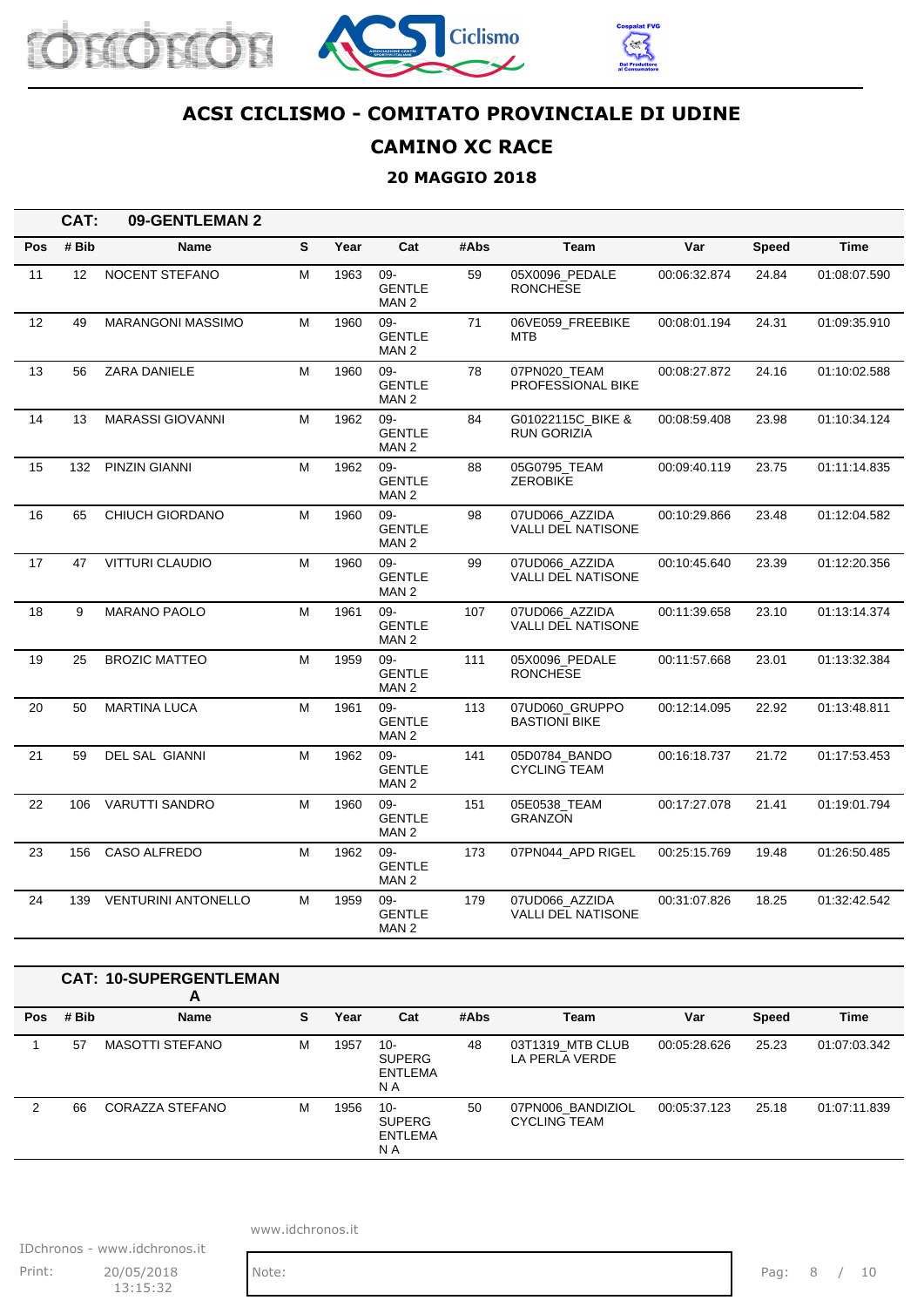





### **CAMINO XC RACE**

### **20 MAGGIO 2018**

|                |       | <b>CAT: 10-SUPERGENTLEMAN</b><br>A |   |      |                                                             |      |                                                            |              |       |              |
|----------------|-------|------------------------------------|---|------|-------------------------------------------------------------|------|------------------------------------------------------------|--------------|-------|--------------|
| Pos            | # Bib | <b>Name</b>                        | S | Year | Cat                                                         | #Abs | <b>Team</b>                                                | Var          | Speed | <b>Time</b>  |
| 3              | 151   | PASUT EDI                          | M | 1955 | $10 -$<br><b>SUPERG</b><br><b>ENTLEMA</b><br>N A            | 90   | 05G0732_TEAM FRIULI<br>SANVITESE                           | 00:09:47.624 | 23.71 | 01:11:22.340 |
| 4              | 52    | <b>ZANIER FILIPPO</b>              | M | 1958 | $10 -$<br><b>SUPERG</b><br><b>ENTLEMA</b><br>N <sub>A</sub> | 91   | 05F0590 ACIDO<br><b>LATTICO TEAM</b>                       | 00:09:50.857 | 23.69 | 01:11:25.573 |
| 5              | 37    | <b>ZOTTI MAURIZIO</b>              | M | 1957 | $10 -$<br><b>SUPERG</b><br><b>ENTLEMA</b><br>N A            | 102  | 05Y0097_CAPRIVESI                                          | 00:11:06.671 | 23.28 | 01:12:41.387 |
| 6              | 135   | <b>ROSA FRANCO</b>                 | M | 1956 | $10 -$<br><b>SUPERG</b><br><b>ENTLEMA</b><br>N A            | 124  | 05T0368_DELIZIA BIKE<br><b>TEAM - CASARSA</b>              | 00:13:45.344 | 22.46 | 01:15:20.060 |
| $\overline{7}$ | 63    | <b>BACCHET RENZO</b>               | M | 1956 | $10 -$<br><b>SUPERG</b><br><b>ENTLEMA</b><br>N <sub>A</sub> | 125  | 05T0368_DELIZIA BIKE 00:13:45.345<br><b>TEAM - CASARSA</b> |              | 22.46 | 01:15:20.061 |
| 8              | 126   | <b>MARESCUTTI LUCIANO</b>          | M | 1958 | $10 -$<br><b>SUPERG</b><br><b>ENTLEMA</b><br>N <sub>A</sub> | 135  | 05T0368 DELIZIA BIKE<br><b>TEAM - CASARSA</b>              | 00:15:06.334 | 22.06 | 01:16:41.050 |
| 9              | 161   | ROCCASALVA GIANPAOLO               | M | 1957 | $10 -$<br><b>SUPERG</b><br><b>ENTLEMA</b><br>N <sub>A</sub> | 162  | 07UD071_CARNIA<br><b>BIKE</b>                              | 00:19:36.569 | 20.84 | 01:21:11.285 |
| 10             | 55    | <b>VRIZ NEREO</b>                  | M | 1957 | $10 -$<br><b>SUPERG</b><br><b>ENTLEMA</b><br>N A            | 163  | 07GO014_COLLIO<br><b>BIKE TEAM</b>                         | 00:21:21.043 | 20.40 | 01:22:55.759 |
| 11             | 105   | <b>CALLEGARI MARIO</b>             | M | 1956 | $10 -$<br><b>SUPERG</b><br><b>ENTLEMA</b><br>N A            | 167  | 06VE011_SAGITTA<br><b>BIKE</b>                             | 00:23:12.526 | 19.96 | 01:24:47.242 |

|            |       | <b>CAT: 11-SUPERGENTLEMAN</b><br>B |   |      |                                                             |      |                                          |              |              |              |
|------------|-------|------------------------------------|---|------|-------------------------------------------------------------|------|------------------------------------------|--------------|--------------|--------------|
| <b>Pos</b> | # Bib | <b>Name</b>                        | S | Year | Cat                                                         | #Abs | Team                                     | Var          | <b>Speed</b> | Time         |
| 1          | 124   | DEL ZOTTO GIANALBERTO              | м | 1945 | $11 -$<br><b>SUPERG</b><br><b>ENTLEMA</b><br>N B            | 85   | 05J0774_BANDIZIOL<br><b>CYCLING TEAM</b> | 00:09:11.368 | 23.91        | 01:10:46.084 |
| 2          | 77    | PICCARO TARCISIO                   | М | 1946 | $11 -$<br><b>SUPERG</b><br><b>ENTLEMA</b><br>N B            | 108  | 07UD068 VALCHIARO                        | 00:11:40.593 | 23.10        | 01:13:15.309 |
| 3          | 27    | ZANETTE GUIDO                      | М | 1950 | $11 -$<br><b>SUPERG</b><br><b>ENTLEMA</b><br>N <sub>B</sub> | 126  | 07PN010_CICLISTICA<br><b>PORCIA</b>      | 00:13:49.359 | 22.44        | 01:15:24.075 |
| 4          | 86    | PITTON WALTER                      | М | 1952 | $11 -$<br><b>SUPERG</b><br><b>ENTLEMA</b><br>N <sub>B</sub> | 130  | 05B0782 TECNO BIKE<br>TEAM K2            | 00:14:39.367 | 22.19        | 01:16:14.083 |

www.idchronos.it

IDchronos - www.idchronos.it Print: 20/05/2018 Note: Note: Pag: 9 / 10 13:15:32